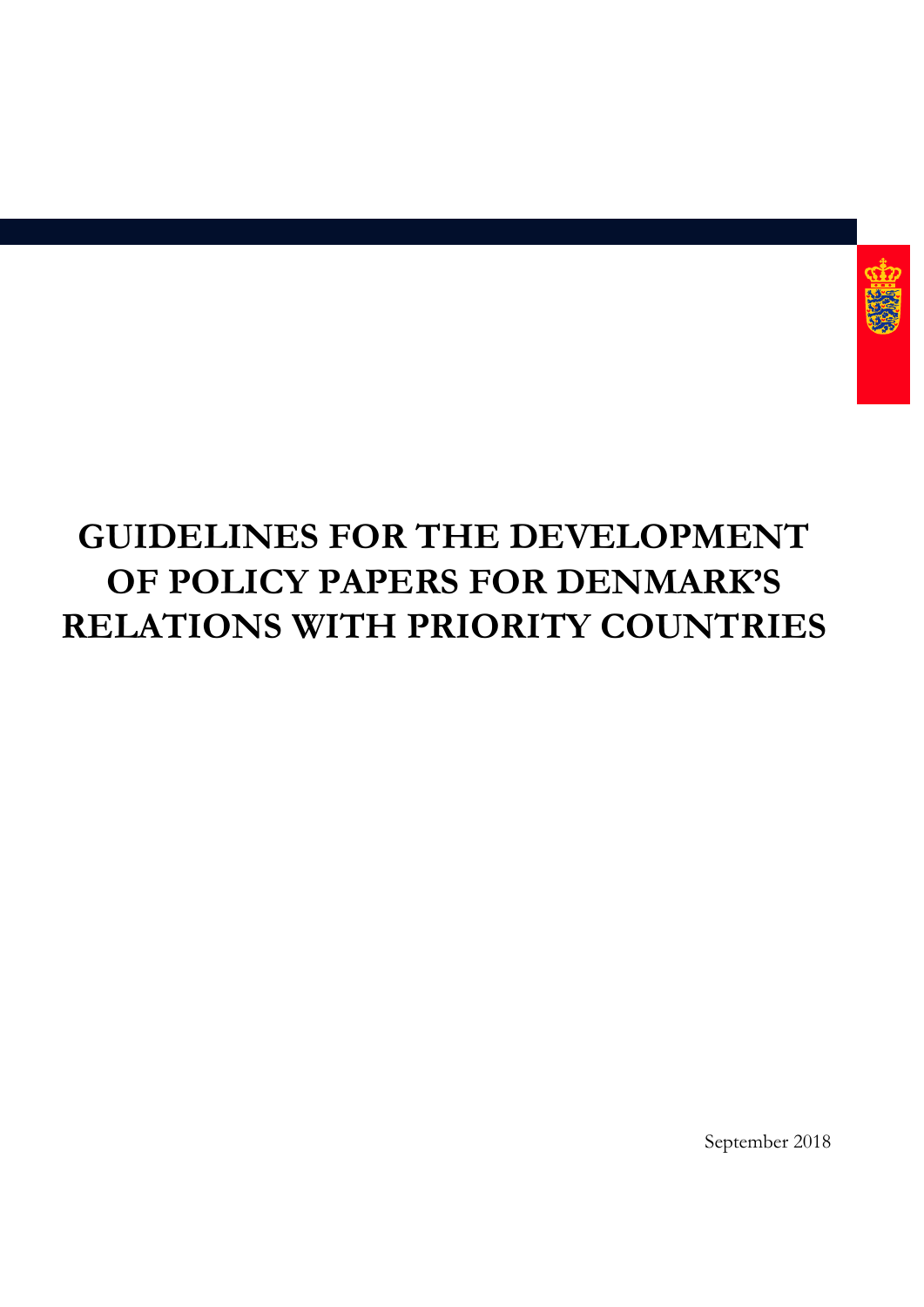# **TABLES OF CONTENT**

| Annex 2: If relevant, overview of Denmark's on-going development cooperation with XX |  |  |  |  |
|--------------------------------------------------------------------------------------|--|--|--|--|
|                                                                                      |  |  |  |  |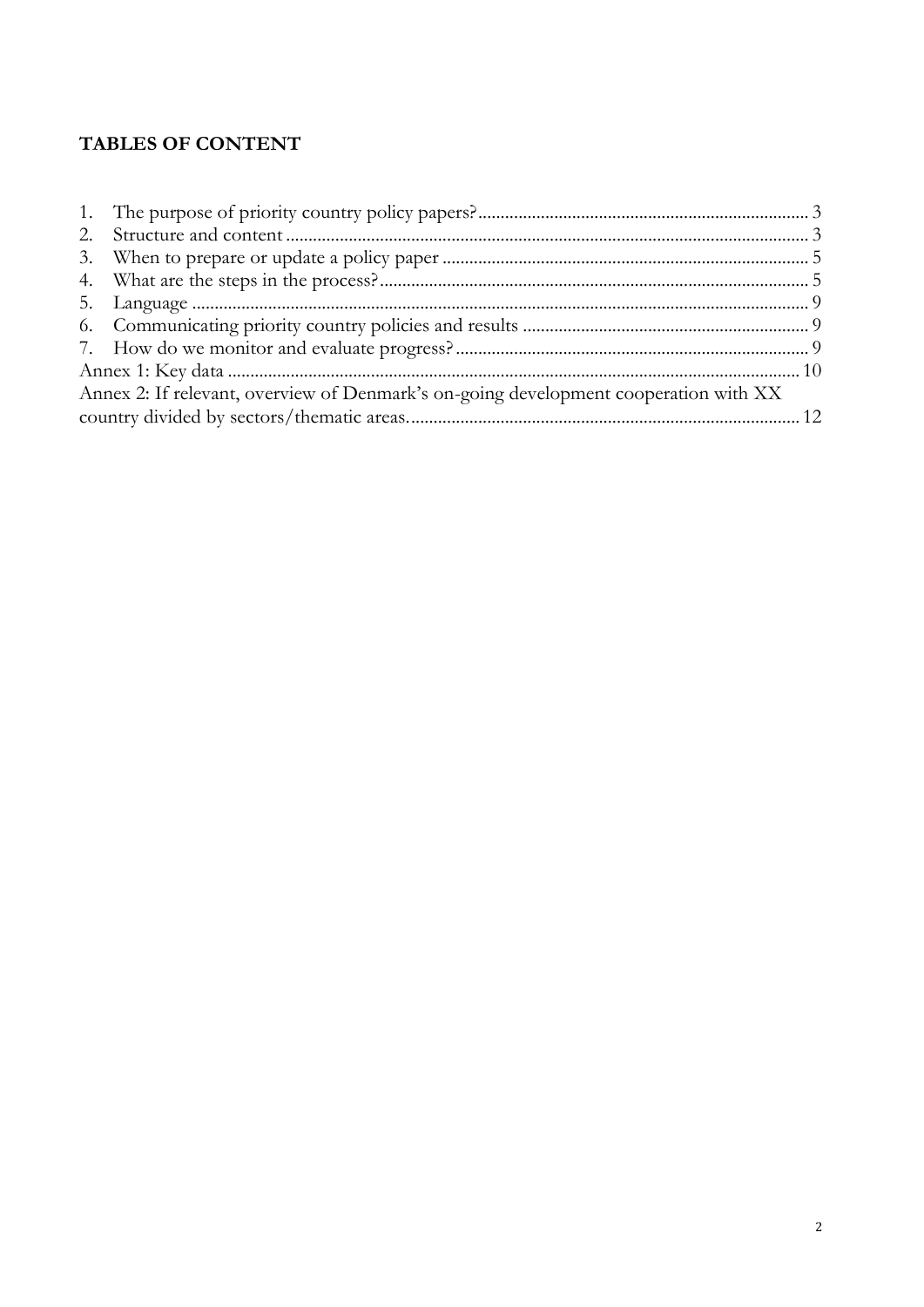## <span id="page-2-0"></span>**1. The purpose of priority country policy papers?**

Country policy papers are developed for the countries defined as Danish priority countries in the Danish strategy for Danish development and humanitarian cooperation, and where Denmark is present with a substantial development cooperation in the form of country programmes. It can be specifically decided to develop country policy papers for other countries, e.g. where development cooperation is still part of the portfolio but where the importance of this is decreasing compared to other instruments. The priority country policy papers will provide **a single integrated presentation of Denmark's policy** towards a given priority country which encompasses Denmark's entire engagement and strategic direction in a country, i.e. **foreign and security policy, development cooperation, humanitarian aid and commercial relations**.

The Country Policy Paper will also provide the overall strategic direction for **all parts of Danish development cooperation** (programmes, trust funds, climate envelope, research, civil society, cultural cooperation, Danida Business instruments etc.) with the priority country. The complementary Country Programme Document will further detail and operationalize the Danish development cooperation with the priority country by determining how, with whom, and with what level of funding the objectives will be pursued.

Denmark's priority countries are diverse, and consequently, the composition of the policies with the countries must be similarly diverse. In some countries, the development cooperation will dominate the Danish policies. In other countries, the policy paper will reflect the increasing importance of commercial relations and new forms of partnerships. Moreover, in more fragile states, foreign and security policy will carry greater weight in the policy paper. Above all, the policy papers must reflect **the entire palette of instruments** of the Danish engagement with the priority countries, ranging from foreign, security, and development policy to those of commercial relations.

The policy paper must build on the most recent, relevant strategies and must transform/condense relevant parts of the strategies into **a short, operational country policy paper with a clear strategic direction**.

The policy papers are Denmark's documents and they are not negotiated with the country in question. However, the content is subject to dialogue and hearing of relevant stakeholders and partners in the priority country. The main target group of the policy papers is the Danish public (parliament, private sector, media and NGOs).

The draft Country Policy Paper will normally be prepared in parallel with the concept note outlining the country programme, and the two documents will be presented to the Programme Committee as a package. Likewise, the preparation of the Country Policy Paper will share the analytical background work with the country programme identification process. After the Programme Committee, the approval process of the draft Country Policy Paper will continue while the country programme is formulated in detail guided by the policy paper.

# <span id="page-2-1"></span>**2. Structure and content**

The policy paper should be **brief and concise** and not exceed 8 pages in final print and have the following standard outline: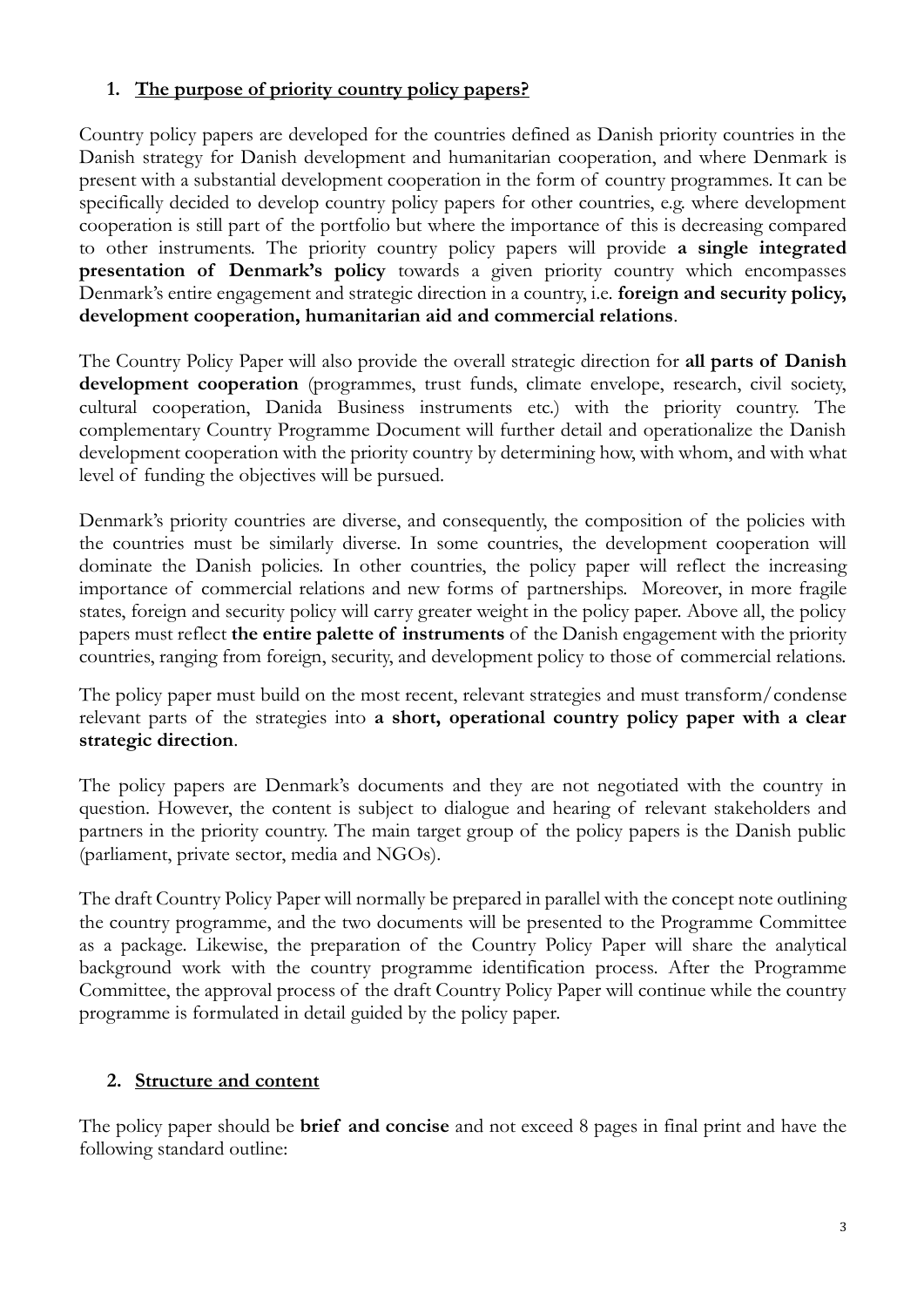**Front page**: Title: Denmark – country xx: Country Policy Paper 20xx-20xx (5 years), duration should correspond to the duration of the Country Programme.

**Maps:** Map of the country on first page

# **A. Introduction**

Brief overview of Danish interests and the rationale behind the choice of the country in question as a priority country for Denmark. Denmark's previous cooperation and relations in all areas, including results from Denmark's cooperation with the country so far.

# **B. Denmark's partnership with country xx; overall vision and strategic direction**

Overall vision and strategic direction for Denmark's relations with the country. This section should also explain how coherence between Denmark's different instruments will be achieved and how such strategic coherence will lead to greater results to the benefit of the priority country and Denmark.

# **C. Analysis of the situation in the country; opportunities, challenges and risks**

This section must briefly summarize the key conclusions of the Danish analysis of the situation of the country. The analysis will draw on already existing current international, joint and Danish research and analysis to the largest possible extent, e.g. the United Nations Universal Periodic Review, joint analyses of the economic development, World Bank and IMF documents etc. The section must also provide a summary of an analysis of risks, challenges and opportunities facing the country in the political, security, economic, commercial, human rights and development fields and the implications for Denmark's collaboration with the country.

The situation analysis should cover the following topic areas:

- Overall development challenges, opportunities and risks;
- Fragility, conflict, migration and resilience;
- Assessment of human rights situation and gender equality (HRBA-screening);
- Inclusive sustainable growth, climate change and environment;
- Capacity of public sector, public financial management and corruption;
- Matching with Danish strengths and interests, engaging Danish actors, seeking synergy.

This analytical groundwork will inform both the preparation of the draft Country Policy Paper and the parallel country programme identification process and shall be documented in an annex to the concept note for the Country Programme. The depth of the individual analyses should be weighed against their relevance to the specific country and to some degree to the engagements envisaged. The format for the annex to the concept note for the Country Programme, documenting the analysis of these topics is found [here](http://amg.um.dk/en/programmes-and-projects/january-2018-guidelines-for-programmes-and-projects/) (in the template box).

# **4. Strategic objectives and key areas to be addressed in Danish - XX cooperation**

In light of the above analysis – the policy paper then concludes and identifies the 3-4 main Danish strategic objectives for the cooperation with country xx and presents these in this section. The choice of the strategic objectives will reflect Denmark's entire engagement in the country, i.e. foreign and security policy, humanitarian and development cooperation, and commercial relations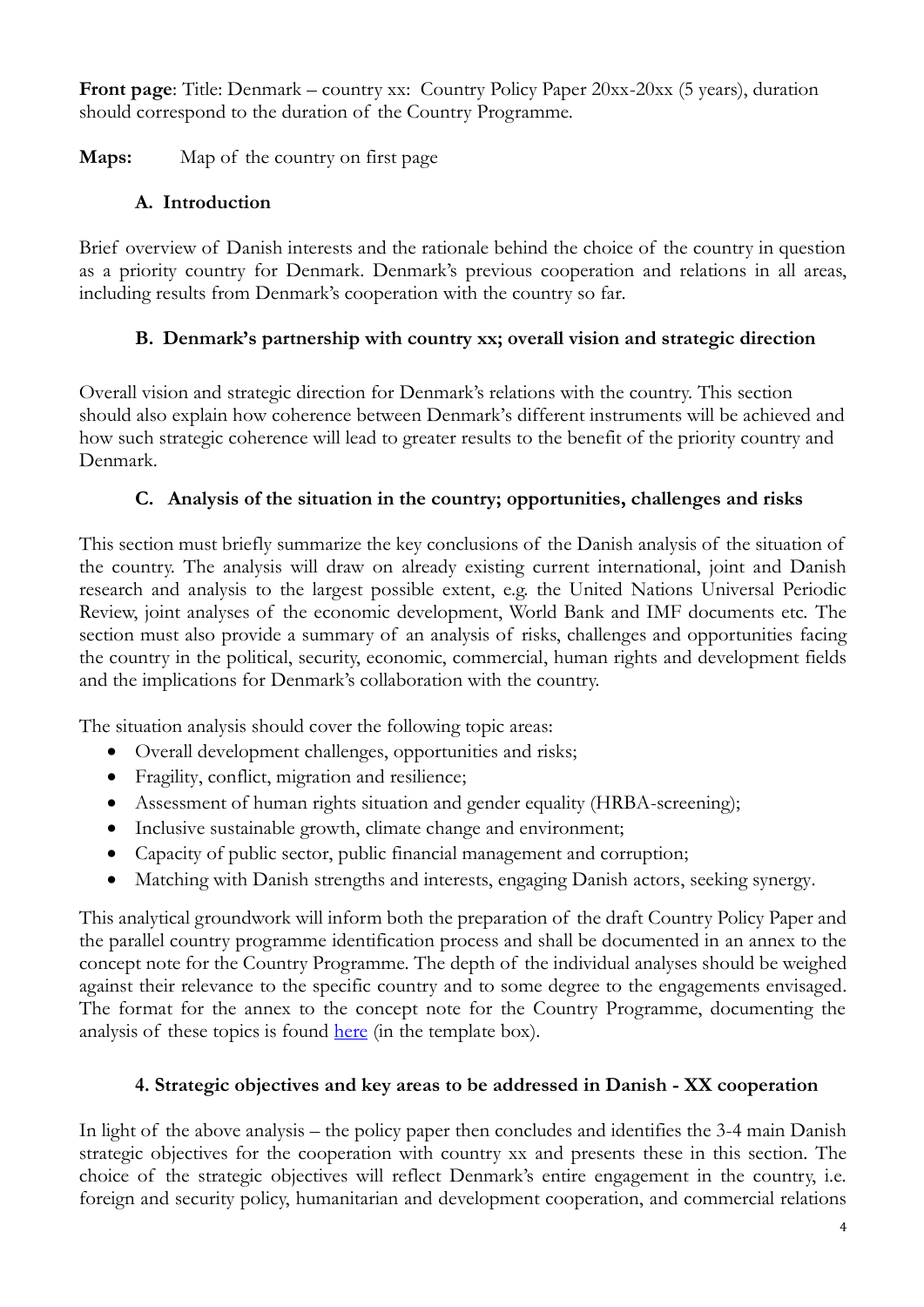and will set the strategic direction for the cooperation with the priority country for the entire Ministry.

For communication purposes it is central to clearly define and describe 'the story' about the Danish engagement, what Denmark aims to achieve through its engagement and partnership with country xx.

As part of the identification of the strategic objectives, the section will in short form describe how the country programme will address some or all of the four strategic concerns of the strategy for Danish development and humanitarian cooperation, the World 2030: (i) security and development – peace, stability and protection, (ii) migration and development, (iii) inclusive sustainable growth and development, and (iv) freedom and development – democracy, human rights and gender equality. Likewise, it should briefly summarize how these strategic objectives focus on areas where Danish interests and/or values are at stake, where Denmark has a position of strength, expertise and experience that can be used strategically, and where Denmark can play a role or take lead to move agendas forward through active partnerships.

The chosen objectives guide the structure of the paper. For each of the main objectives, the policy paper should identify the line of action that will be taken in order to reach the objective as well as the instruments - ranging from foreign, security, and development policy to those of commercial relations - that will contribute to the fulfillment of the objectives. Opportunities and challenges for Denmark's involvement in pursuing the objectives with success should be reflected. The relevant national drivers of change and how Denmark will respond to these should be presented.

Monitoring and evaluation of progress in achieving the objectives will primarily be detailed for the development cooperation when developing the country programme or other development programmes.

# <span id="page-4-0"></span>**3. When to prepare or update a policy paper**

Country Policy Papers are prepared for all of Denmark's priority countries, apart from priority countries where Danish support is being phased out. For other countries, the development of policy papers is optional. In these cases, the present guidelines should as far as possible be followed in order to ensure a uniform format and presentation of Denmark's relations with the countries we work in. If new priority countries are chosen, the development of a policy paper is mandatory.

A policy paper should have the same duration as the country programme it is accompanying, this means normally five years.

Policy papers can be updated when important developments in relations so require. If this changes the fundamental basis, aims and goals of the policy, the process for developing and approving new policy papers should be followed. When changes are not major it will be decided on a case-by-case basis by the relevant Under-Secretary whether it will be sufficient to present the changes for approval to the Ministry's management and as necessary the relevant Minister .

# <span id="page-4-1"></span>**4. What are the steps in the process?**

While the drafting of the policy paper will normally be initiated by the Danish representation in the priority country, regional departments maintain overall responsibility for the process of finalizing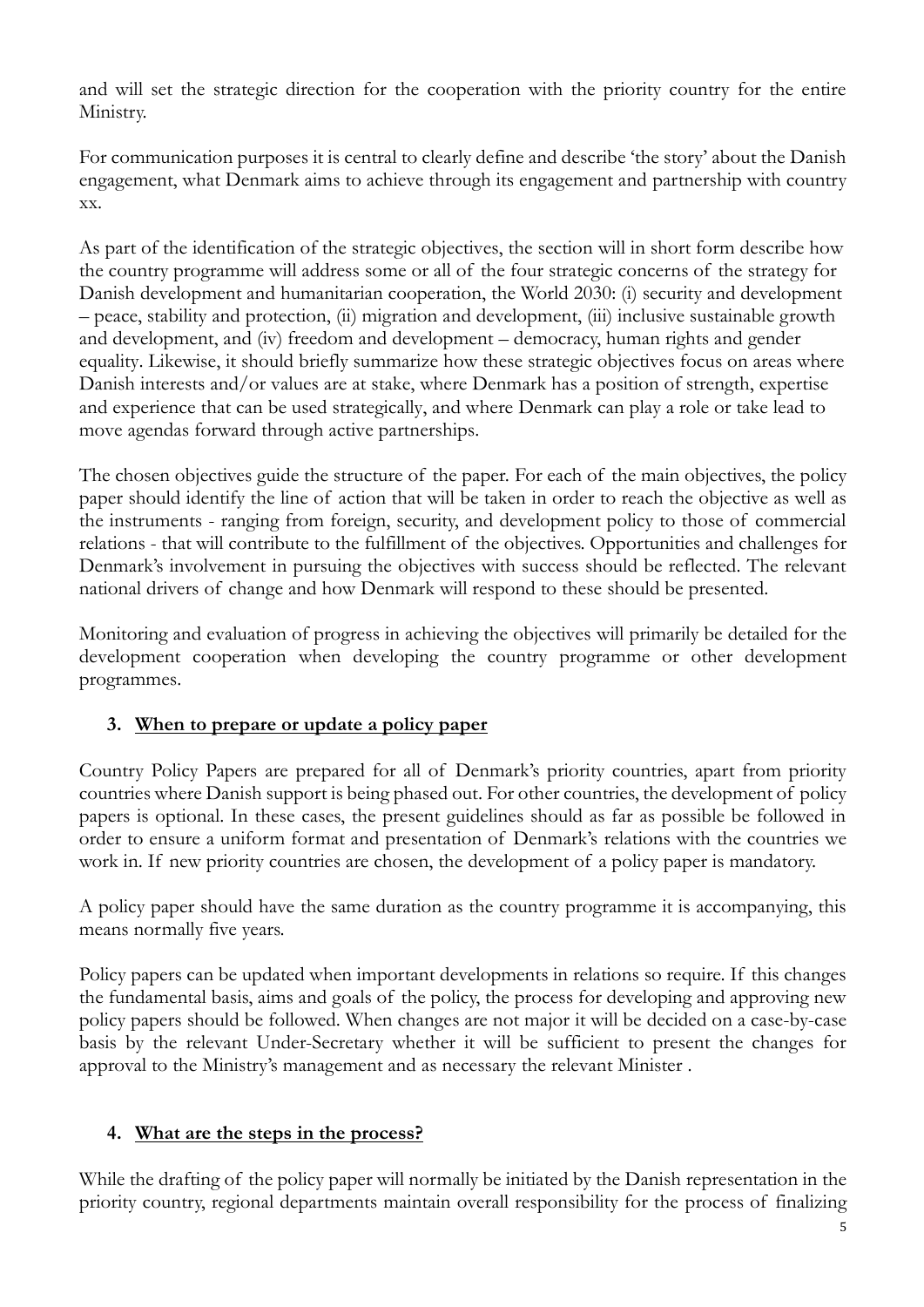the policy papers. The different steps in the process after the analyses and first draft are outlined below:

#### **a) Preparatory consultations with the priority country**

Before the drafting of a policy paper, general consultations with the country, as well as with other donors will be held to identify the strategic focus areas.

#### **b) Analysis of the country situation**

In parallel with preparing the concept note for the Country Programme, the Danish representation should analyze the country context according to the 6 topic areas outlined in chapter 2.C of this note in view of identifying key opportunities, challenges and risks for Denmark's engagements with the country. In most cases, some or even all of the a topics can be analyzed and summarized based on existing studies and analytical work from the partner country, UN organizations and Development Banks or other development partners. In some cases, however, it may be necessary to schedule additional analysis and preparatory studies (e.g. political economy analyses, human rights assessments, capacity assessments, drivers of change analysis including an analysis of the role played by the business community, civil society actors etc.) to inform the preparation of the Programme / Project. The responsible unit or representation has flexibility to schedule such additional analytical during the identification or formulation phase according to the specific programming circumstances and process.

#### **c) Programme Committee including public consultation**

In close cooperation with the regional department, the Danish representation drafts the paper. After the regional department has provided input to the draft, it will be used for public consultation and presentation to the Programme Committee together with the concept note for the Country Programme.

For the Programme Committee and the public hearing, the draft it is sent to KFU by the Danish representation prior to the presentation to the Programme Committee. KFU, which is secretariat to the Committee, uploads the draft to **Danida Transparency** for public consultation and forwards consultation responses to the regional department. For further information on presentations to the Programme Committee, please refer to Guidelines for Approval of Grant Appropriations, [Strategies and Policies.](http://amg.um.dk/en/tools/guidelines-for-approval-of-grants-and-strategies-and-policies/)

Based on the same material used for the public hearing, the Danish representation and regional department present the draft for the Programme Committee. At the meeting, the received responses from the public consultation will be taken into consideration and inform the further formulation of the policy paper. The Programme Committee will invite all key stakeholders in the MFA to the discussion to ensure broad based input to the further work.

#### **d) Presentation to the Council for Development Policy**

Once the Danish representation and the regional department have incorporated the Programme Committee's recommendations and finalized the draft, the regional department submits the draft to the Council for Development Policy (UPR). The Danish representation is responsible for putting the country policy paper on the agenda for the Council. For further information on presentations to the Council, please refer to [Guidelines for Approval of Grant Appropriations, Strategies and](http://amg.um.dk/en/tools/guidelines-for-approval-of-grants-and-strategies-and-policies/)  [Policies.](http://amg.um.dk/en/tools/guidelines-for-approval-of-grants-and-strategies-and-policies/)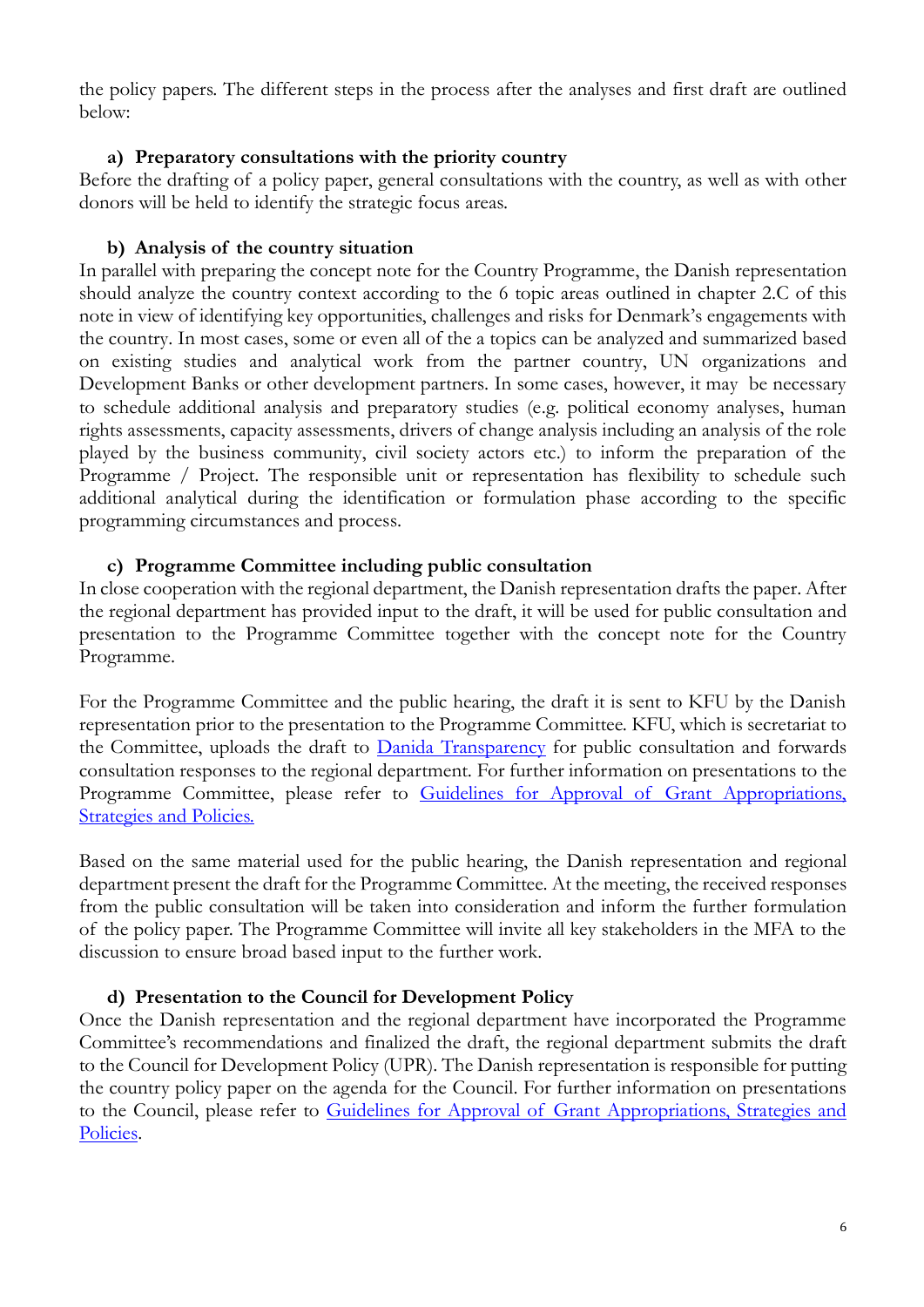When the draft is presented to UPR, the Danish representation will participate in the meeting via video link. In advance of the meeting, the draft is made public through [Danida Transparency](http://um.dk/en/danida-en/about-danida/Danida-transparency/Danida-documents/Council-for-development-policy/upcoming-council-meetings/270516) by KFU, which is secretariat to the Council.

#### **e) Presentation to the Ministers**

The Danish representation and the regional department incorporate any relevant comments and recommendations from the Council and finalize the draft. The regional department submits the final draft of the policy paper to the relevant Ministers for approval – in most cases, this will include the Minister for Foreign Affairs and the Minister for Development Cooperation.

Besides the policy paper, the presentation to the Ministers should include the following:

- a summary of the responses from the public consultation and a short overview of how these have or have not been incorporated into the draft policy paper,
- a letter to be used for forwarding the policy paper to the Parliamentary Foreign Affairs Committee (See section below),
- a plan for communicating the paper to the public.

## **f) Presentation to the Parliamentary Foreign Affairs Committee (URU)**

The relevant regional department is responsible for putting the item at the agenda of the meeting in the Parliamentary Foreign Affairs Committee for discussion. This is done through the Secretariat for the Minister for Development Cooperation.

The regional department is responsible for forwarding the approved country policy paper to the Secretariat for the Corporate Management (dir.sek.) which is in charge of forwarding documents to the Parliamentary Foreign Affairs Committee.

As a general rule, the Minister for Development Cooperation will present the paper for the Committee and have a discussion based on the paper. In a limited number of cases, the Minister for Foreign Affairs will present the paper, e.g. Palestine. In case of doubt, the regional department can discuss the matter with the Under Secretary for Development Cooperation. The regional department will normally participate in the meeting of the Parliamentary Foreign Affairs Committee.

#### **g) Finalization of policy paper and distribution of final paper**

Based on the discussions in the Foreign Affairs Committee it is decided whether further changes are required. If no changes are required, the policy paper is considered final.

If further changes are required, the representation and the regional department incorporate the changes and submit the policy paper for final approval by both Ministers.

The final, approved version of the policy paper is sent to UPF, KFU and KOM. The Council Secretariat in KFU is responsible for sending the policy paper to the Council for Development Policy for information. KOM will upload the policy paper on the Ministry's webpage for public information (see chapter 6 below for further information on layout etc.). The policy paper should also be uploaded on the representation's webpage.

A generic timeline / process action plan for preparation of country policy papers is outlined below. The actual time needed will depend on various factors, including experience for previous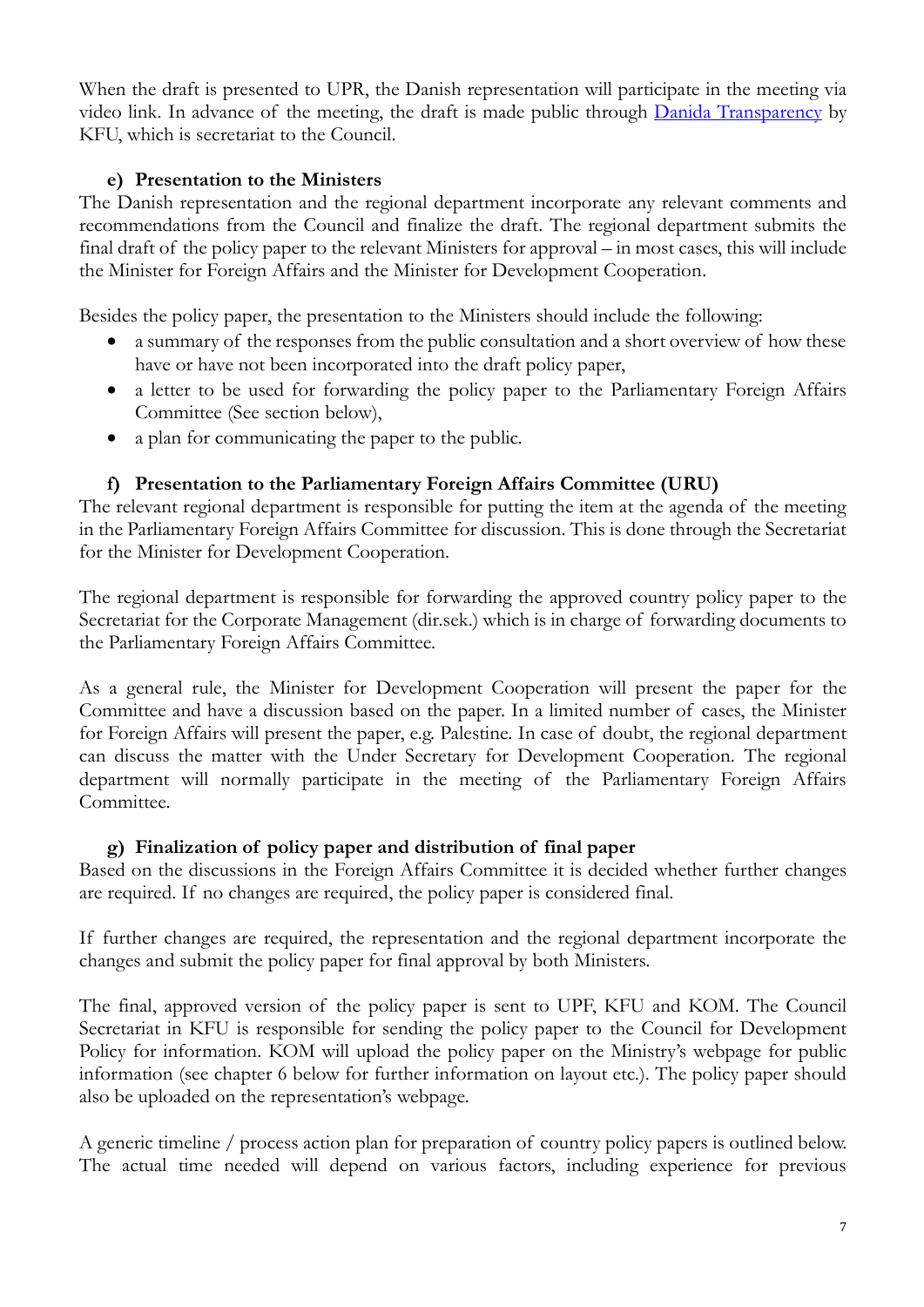cooperation as well as the type and scope of cooperation foreseen, but normally it takes between 5 and 12 months.

| Time line | Activity                                                                                                                                      | Documentation                                                                                                                                               | Responsible                                                                                                                                                                     |
|-----------|-----------------------------------------------------------------------------------------------------------------------------------------------|-------------------------------------------------------------------------------------------------------------------------------------------------------------|---------------------------------------------------------------------------------------------------------------------------------------------------------------------------------|
|           |                                                                                                                                               |                                                                                                                                                             |                                                                                                                                                                                 |
|           | Preparatory deliberations with                                                                                                                |                                                                                                                                                             | Representation/regional                                                                                                                                                         |
| Step 1    | the priority country                                                                                                                          |                                                                                                                                                             | department                                                                                                                                                                      |
| Step 2    | Analysis of country situation                                                                                                                 | Template for analysis of<br>country situation                                                                                                               | Representation / regional<br>department (sparring from<br>KFU and UPF if requested)                                                                                             |
| Step 3    | Drafting of Country Policy<br>Paper and Concept Note for<br>country programme                                                                 |                                                                                                                                                             | Representation / regional<br>department                                                                                                                                         |
| Step 4    | Public consultation of the paper<br>for country policy paper – min.<br>three weeks prior presentation to<br>the Programme Committee.          | Draft paper incl. Process action<br>plan.                                                                                                                   | Representation forwards the<br>draft for the Programme<br>Committee to KFU.                                                                                                     |
|           | Presentation of draft policy<br>paper to the Programme<br>Committee in parallel with<br>concept note for Country<br>Programme                 | Presentation at meeting of<br>summary of responses during<br>public consultation and<br>proposal of how/whether<br>these responses will be<br>incorporated. | Representation presents paper<br>at the meeting together<br>concept note for Country<br>Programme.                                                                              |
| Step 5    | Presentation to the Council for<br>Development Policy (UPR)                                                                                   | Edited draft<br>Summary of responses during<br>public consultation and<br>proposal of how/whether<br>these have been incorporated.                          | Representation responsible to<br>put the item at UPR's agenda.<br>Embassy and regional<br>department will both<br>participate in the meeting<br>(Representation via video link) |
| Step 6    | Finalising the policy paper                                                                                                                   | Final draft                                                                                                                                                 | Representation in cooperation<br>with regional department                                                                                                                       |
|           | Presentation of final draft to the<br>Ministers                                                                                               | The Ministers approve the final<br>draft prior to it being<br>forwarded to the Parliamentary<br>Foreign Affairs Committee<br>(URU)                          | Regional department in<br>cooperation with<br>representation.                                                                                                                   |
|           | Presentation of the final draft to<br>the Parliamentary Foreign<br>Affairs Committee (URU) for<br>discussion.                                 |                                                                                                                                                             | Regional department in<br>cooperation with<br>representation. Regional<br>department will participate in<br>the meeting                                                         |
|           | Only if further changes are<br>required, the policy paper is<br>finalized and once again<br>presented to the Ministers for<br>final approval. | Final version<br>The Ministers approve the final<br>version                                                                                                 | Regional department in<br>cooperation with<br>representation.                                                                                                                   |
| Step 7    | Presentation to stakeholders in<br>priority country                                                                                           | Final version                                                                                                                                               | Representation based on<br>communication plan                                                                                                                                   |
|           | Lay out and publishing to be<br>coordinated with KOM                                                                                          | Final policy paper                                                                                                                                          | Regional department                                                                                                                                                             |

Step 1-4 takes place in parallel with the country programme. Thereafter the processes run separately. This means that the policy paper will normally be finalized well in advance of the country programme.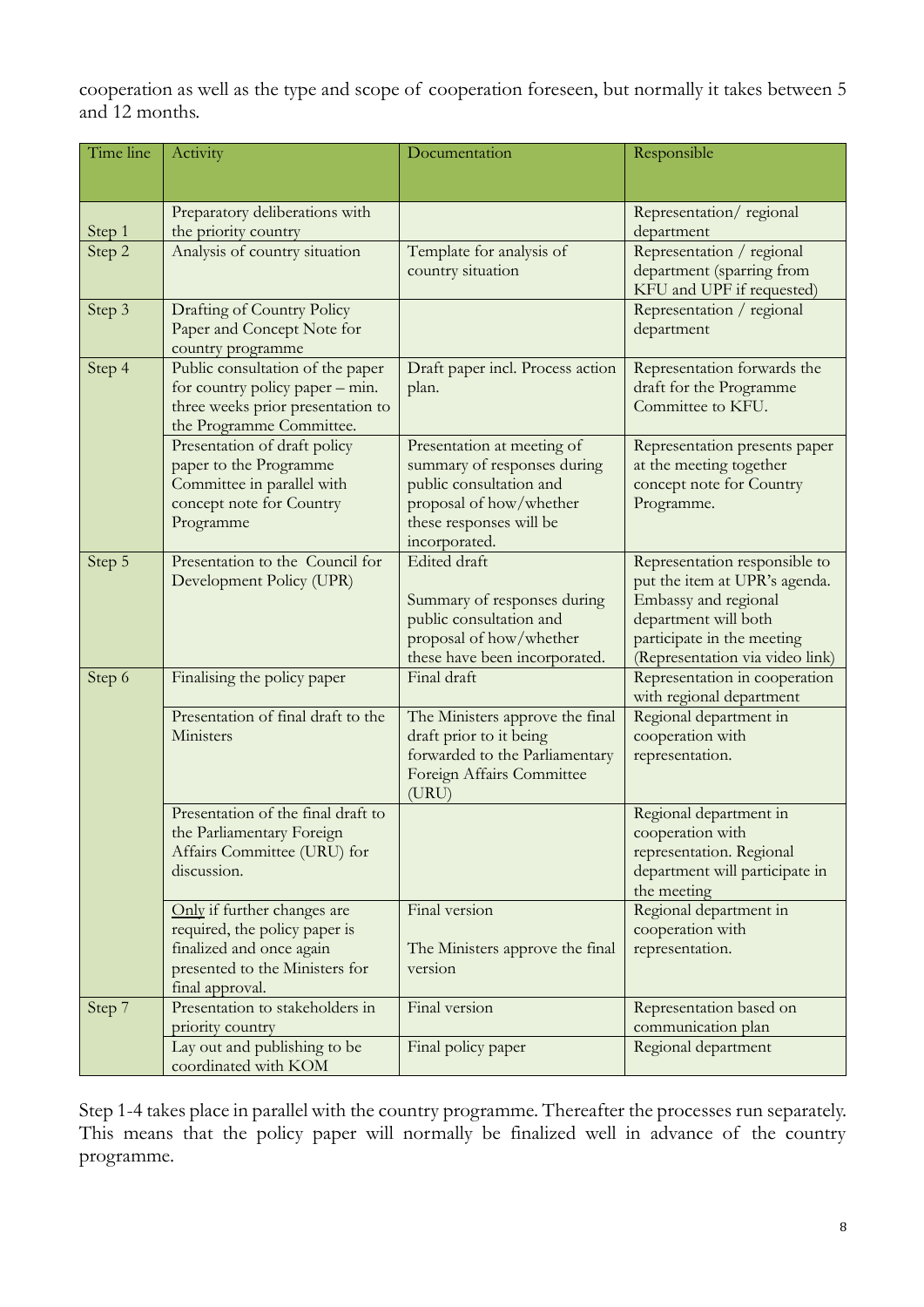### **5. Language**

<span id="page-8-0"></span>A Danish version of the paper is necessary when the paper is presented to the Parliamentary Foreign Affairs Committee. It is the decision of the Embassy if the paper is drafted in Danish from the start and the later translated (whole document or a summary) into the local working language or if the paper is drafted in English and then translated before it will be forwarded to the Parliamentary Foreign Affairs Committee. The final policy paper should be available in Danish and English, and in the working language of the priority country concerned.

#### **6. Communicating priority country policies and results**

<span id="page-8-1"></span>The regional department and the Danish representation will together draw up a plan for communicating with the public on the main story and results from Denmark's partnership with xx country. The communication plan could define target groups and communication channels and pin down messages and stories about the various activities and (expected) results of the efforts contained in the Country Policy Paper.

The final Country Policy Paper will be published as an electronic paper in layout based on Ministry of Foreign Affairs' design guide and can be changed when major developments make this necessary.

The regional department sends the electronic version of the final policy paper to UPF and KFU as well as all other relevant departments in the Ministry and ensures its publication on the Ministry's [homepage.](http://um.dk/da/danida/lande-og-regioner/landepolitikker/) The regional department will coordinate lay out and publishing of document with KOM. The Embassy will publish the policy at its homepage and otherwise distribute it locally in the priority country.

#### <span id="page-8-2"></span>**7. How do we monitor and evaluate progress?**

The system for monitoring of progress against the strategic objectives and outcomes will be further detailed in the Country Programme Document and accompanying development engagement documents where the results framework will provide specific indicators, baselines and targets.

Evaluations of development cooperation in priority countries will take place according to the rolling evaluation plans of the Evaluation Department of the Ministry of Foreign Affairs. Embassies are expected to take an active role in identification of possible evaluation topics for inclusion in the overall evaluation plan and thereby contribute to learning and documentation of results.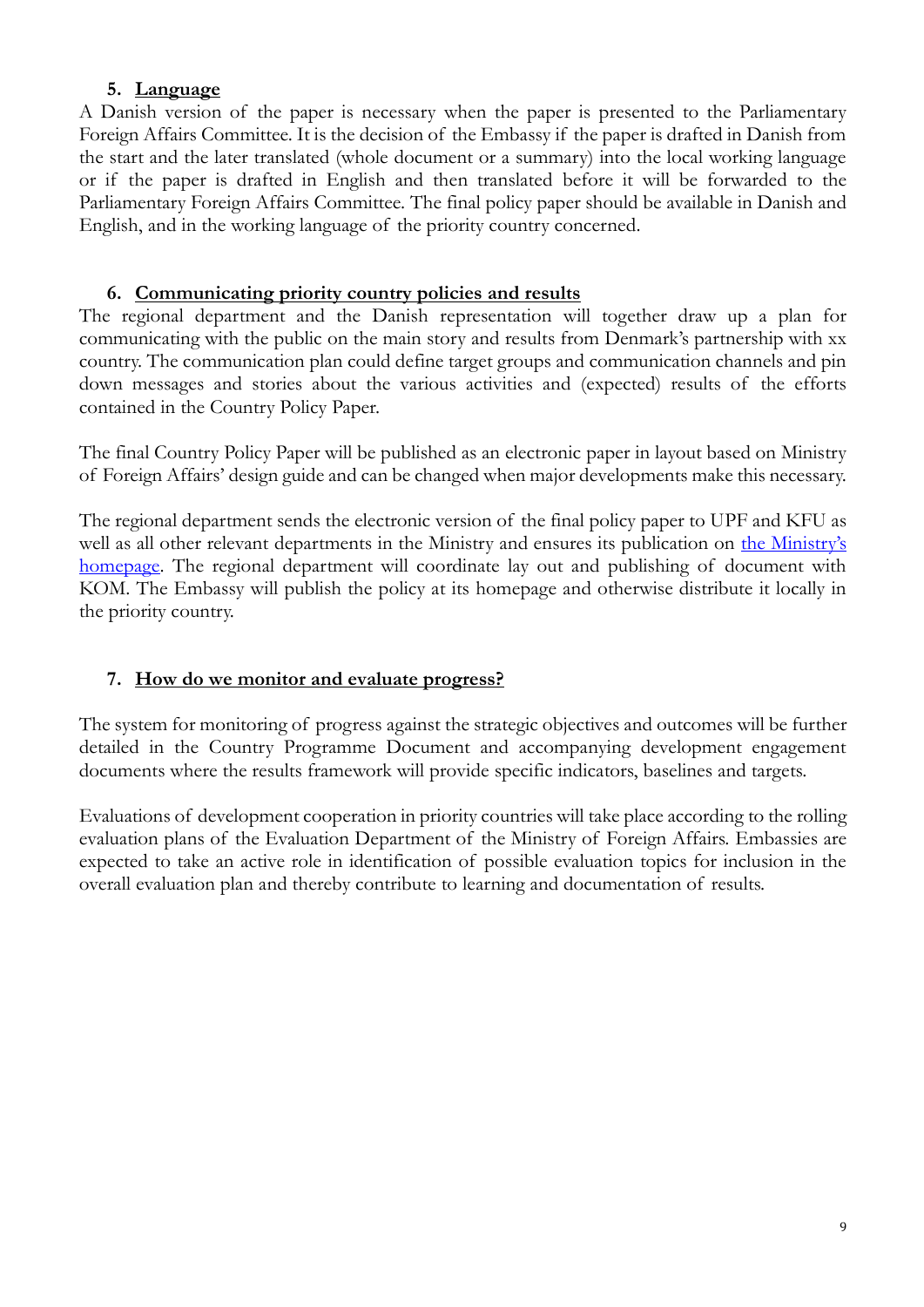<span id="page-9-0"></span>

| <u> Annex 1: Key data<sup>1</sup></u>                             |                           |               |
|-------------------------------------------------------------------|---------------------------|---------------|
| Key economic data                                                 | Unit                      | Source *      |
| Area                                                              | km <sup>2</sup>           | (WDR)         |
| Population                                                        | Million                   | (WDR)         |
| <b>GDP</b>                                                        | <b>USD</b>                | (WDR)         |
| Annual economic growth (GDP) (year)                               | $\frac{0}{0}$             | (WDR)         |
| GNI per capita (year)                                             | <b>USD</b>                | (WDR)         |
| Growth in GNI per capita (year)                                   | $\frac{0}{0}$             | (UGS)         |
| Ease of doing business (year)                                     | Rank                      | (DB)          |
| Economic sectors (share of GDP):                                  |                           | (WDR)         |
| Agriculture                                                       | $\frac{0}{0}$             |               |
| Industry                                                          | $\frac{0}{0}$             |               |
| Manufacturing                                                     | $\frac{0}{0}$             |               |
| Services                                                          | $\frac{0}{0}$             |               |
| Other sectors                                                     | $\frac{0}{0}$             |               |
| Government expense (%of GDP)                                      | $\frac{0}{0}$             | <b>WDR</b>    |
| Tax revenue (excluding grants, % of GDP)                          | $\frac{0}{0}$             | <b>WDR</b>    |
| Development assistance per capita (year)                          | <b>USD</b>                | (WDR)         |
| Net official development assistance (%of GNI)                     | $\frac{0}{0}$             | (WDR)         |
| Debt service (ratio to exports - TDS/XGS) (year)                  |                           | (WDF)         |
| Key social data                                                   | Unit                      | Source        |
| Population growth (annual average) (year)                         | $\frac{0}{0}$             | (UGS)         |
| Life expectancy (year)                                            | Years                     | (WDR)         |
| Infant mortality (number of deaths per 1000 births during the     | $\ldots$                  | (WDR)         |
| first year) (year) **                                             |                           |               |
| Access to clean drinking water (percentage without access)        | $\frac{0}{0}$             | (HDR)         |
| $(year)$ **                                                       |                           |               |
| Access to health facilities (percentage without access)(year)     | $\frac{0}{0}$             | (HDR)         |
| Number of doctors (per 100,000 inhabitants)<br>(vear)             | .                         | (HDR)         |
| People btw. 15-49 years living with hiv (year)**                  | $\frac{0}{0}$             | (UNAIDS)      |
| Adult literacy rate (year)                                        | $\sqrt[0]{\phantom{0}}_0$ | (HDR)         |
| Primary education (percentage of children of school age)          | $\frac{0}{0}$             | (WDR)         |
| $(year)$ **                                                       |                           |               |
| Girls in primary education (percentage of girls of school         | $\frac{0}{0}$             | (HDR)         |
| $age)(year)**$                                                    |                           |               |
| Social sectors (percentage of public expenditure) (year)          | $\frac{0}{0}$             | (WDR)         |
| Military expenditure (percentage of GDP)                          | $\frac{0}{0}$             | (WDR)         |
| Distribution of income (percentage of national income)**          |                           | (WDR)         |
| Richest 10% of population                                         | $\frac{0}{0}$             |               |
| Poorest 10 $\%$ of population                                     | $\frac{0}{0}$             |               |
| Key environmental data                                            | Unit                      | <b>Source</b> |
| Ratio of area protected to maintain biological diversity to       | $\frac{0}{0}$             | $CBD/IUCN*$   |
| <u>surface area</u>                                               |                           |               |
| Carbon dioxide emissions per capacity and consumption of ODP tons |                           | UNFCCC*       |
| ozone-depleting CFCs (ODP tons)                                   |                           |               |

<sup>.</sup> <sup>1</sup> Where possible, the data should be provided as disaggregated on proportion of men/women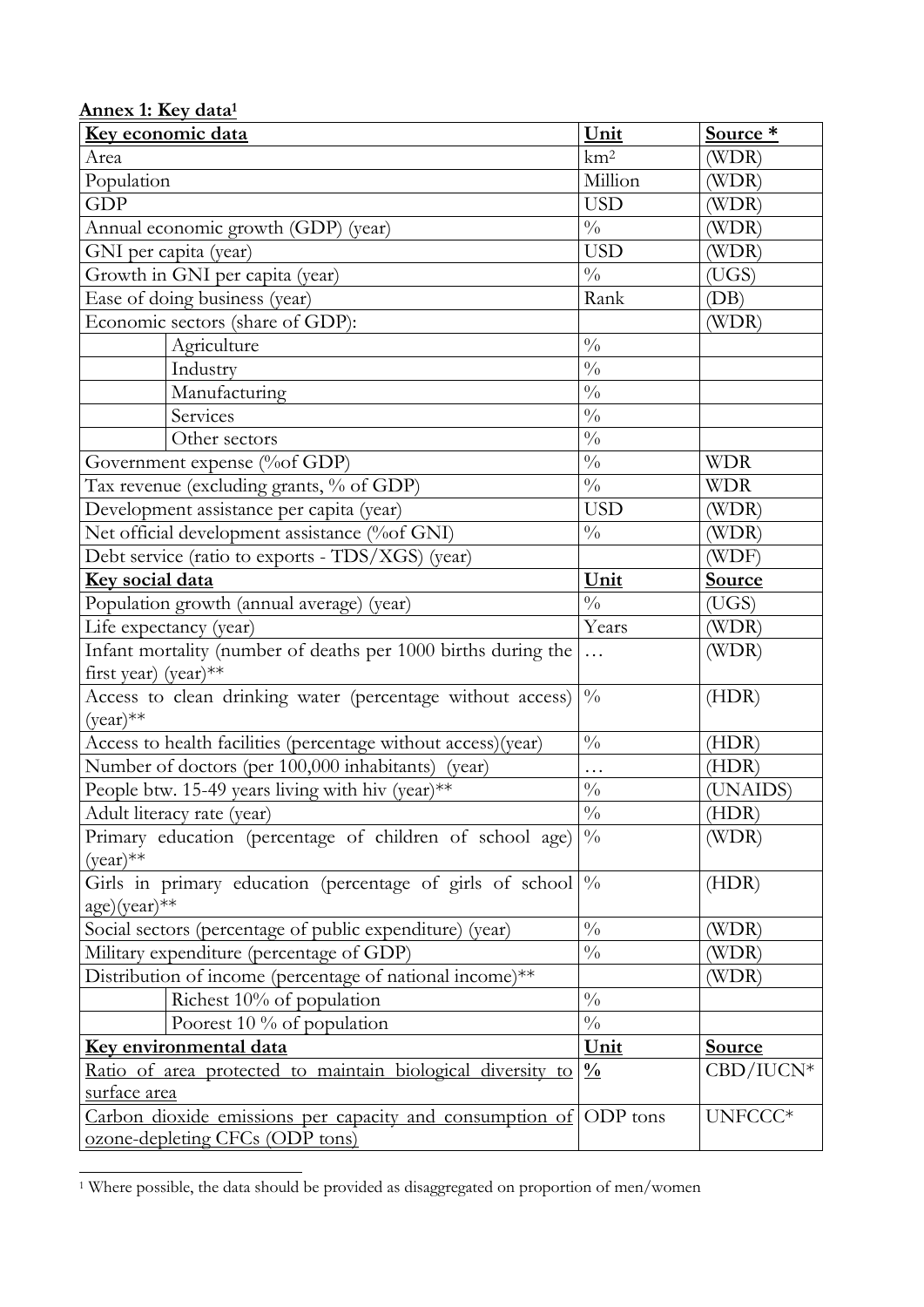| <b>Key Human Rights data</b>                                                   |                                                                                | Unit | <b>Source</b> |  |  |
|--------------------------------------------------------------------------------|--------------------------------------------------------------------------------|------|---------------|--|--|
|                                                                                | Ratification with main international human rights instruments                  | No.  | <b>OHCHR</b>  |  |  |
| $(12 \text{ in total})$                                                        |                                                                                |      |               |  |  |
|                                                                                | Compliance with main international human rights instruments No.                |      | <b>OHCHR</b>  |  |  |
| $(12 \text{ in total})$                                                        |                                                                                |      |               |  |  |
|                                                                                | - Reports compiled in connection to the UN Universal Periodic                  |      | <b>OHCHR</b>  |  |  |
| Review                                                                         |                                                                                |      |               |  |  |
|                                                                                | - The official UN indicators for the coming Post 2015 Agenda                   |      |               |  |  |
| $*$ (WDR):                                                                     | World Development Report, World Bank, most recent version.                     |      |               |  |  |
| Doing Business Report, World Bank, most recent version<br>$(DB)$ :             |                                                                                |      |               |  |  |
| $(HDR)$ :<br>Human Development Report, UNDP, most recent version.              |                                                                                |      |               |  |  |
| (WDF):<br>World Development Finance, World Bank, most recent version.          |                                                                                |      |               |  |  |
| (UNAIDS):<br>Report on the global AIDS epidemic, UNAIDS, most recent version   |                                                                                |      |               |  |  |
| (CBD/IUCN): Reporting to be found at http://www.cbd.int/protected/overview/ or |                                                                                |      |               |  |  |
|                                                                                | http://www.protectedplanet.net/                                                |      |               |  |  |
| <b>UNFCCC:</b>                                                                 | The CO2 emissions are reported to UNFCCC, data available at home page          |      |               |  |  |
|                                                                                | http://unfccc.int/ghg_data/ghg_data_unfccc/items/4146.php                      |      |               |  |  |
| $(UPF)$ :                                                                      | Landeindkomstgransenotits (Memorandum on the annual revision of per capita     |      |               |  |  |
|                                                                                | income limits for countries receiving Danish development assistance),          |      |               |  |  |
|                                                                                | available on MFA Intranet at                                                   |      |               |  |  |
|                                                                                | http://intranet/Redskaber/udvpol_redskaber/Beslutningsprocessen/O1/Si          |      |               |  |  |
|                                                                                | der/default.aspx                                                               |      |               |  |  |
| $**$                                                                           | http://amg.um.dk/en/tools/guidelines-for-approval-of-grants-and-               |      |               |  |  |
|                                                                                | strategies-and-policies/Where relevant, this indicator can be substituted with |      |               |  |  |
|                                                                                | a related MDG indicator/target based on the national MDG statistics.           |      |               |  |  |